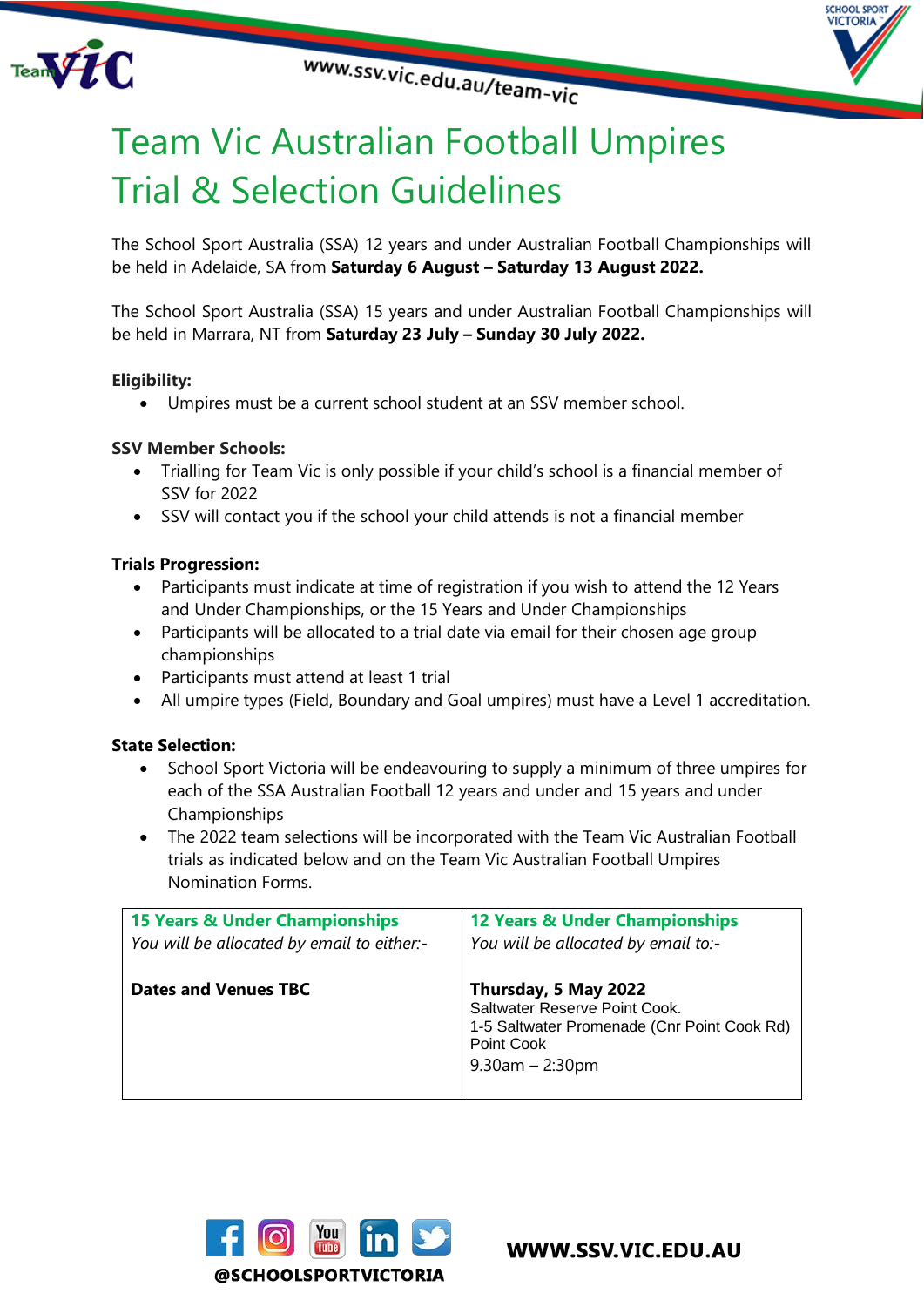



# **SELECTION GUIDELINES**

www.ssv.vic.edu.au/team-vic

School Sport Australia Championships consists of both educational and sporting components. Being a member of a SSV State Team provides an opportunity to be involved in all educational and sporting excursions and aim for national selection.

# **Team members are expected to abide by the following responsibilities:**

- Attending **optional** training sessions/umpiring games
- Purchase of the compulsory uniform
- Attending team photograph sessions
- Completing team documentation and returning same to team management by due date
- Ensuring team membership invoice is paid by due date
- Attending all sessions of the School Sport Australia Championship, including the Opening and Closing Ceremonies and the excursion activity
- Recognising that all School Sport Australia Championships are school activities, and that duty of care and decision-making regarding each team member's participation in those activities or in preparation for those activities, is the responsibility of the team management / coaching staff
- Team Officials ensuring that the selection process is fair and transparent, and that students, parents and teachers are made aware of this process.

#### **Guidelines for selections**

- Be prepared to umpire as requested on the day
- Field umpires may be required to assist in the roles of Boundary and/or Goal Umpires on the day
- Boundary umpires may be required to assist in the role of Goal umpire on the day
- Umpires will be required to supply their own on-field umpiring attire and whistle/flags for the selection trials
- Team officials also reserve the right to not require an umpire to participate in any trial stage if they deem it to be unnecessary. This would be in cases where the umpire has been observed previously.
- Team officials reserve the right to select an umpire who is injured or unavailable due to an approved reason during the trial process for reasons applicable to the Team Vic Invitational Policy. Team balance is critical to selection of the final squad.

#### **Selectors are looking for:**

- Umpires with a good understanding of the rules and their applications
- Ability to cooperate as part of the "third team" on the field
- Good communication skills with their colleagues, and with players and officials
- Good skills strong whistle, clear signals, good ball skills (Field and Boundary) and crisp signals and flag waving (Goal Umpires)
- On-field presence
- Positive on and off field behaviour
- Strong sense of team spirit / good sportsmanship



WWW.SSV.VIC.EDU.AU